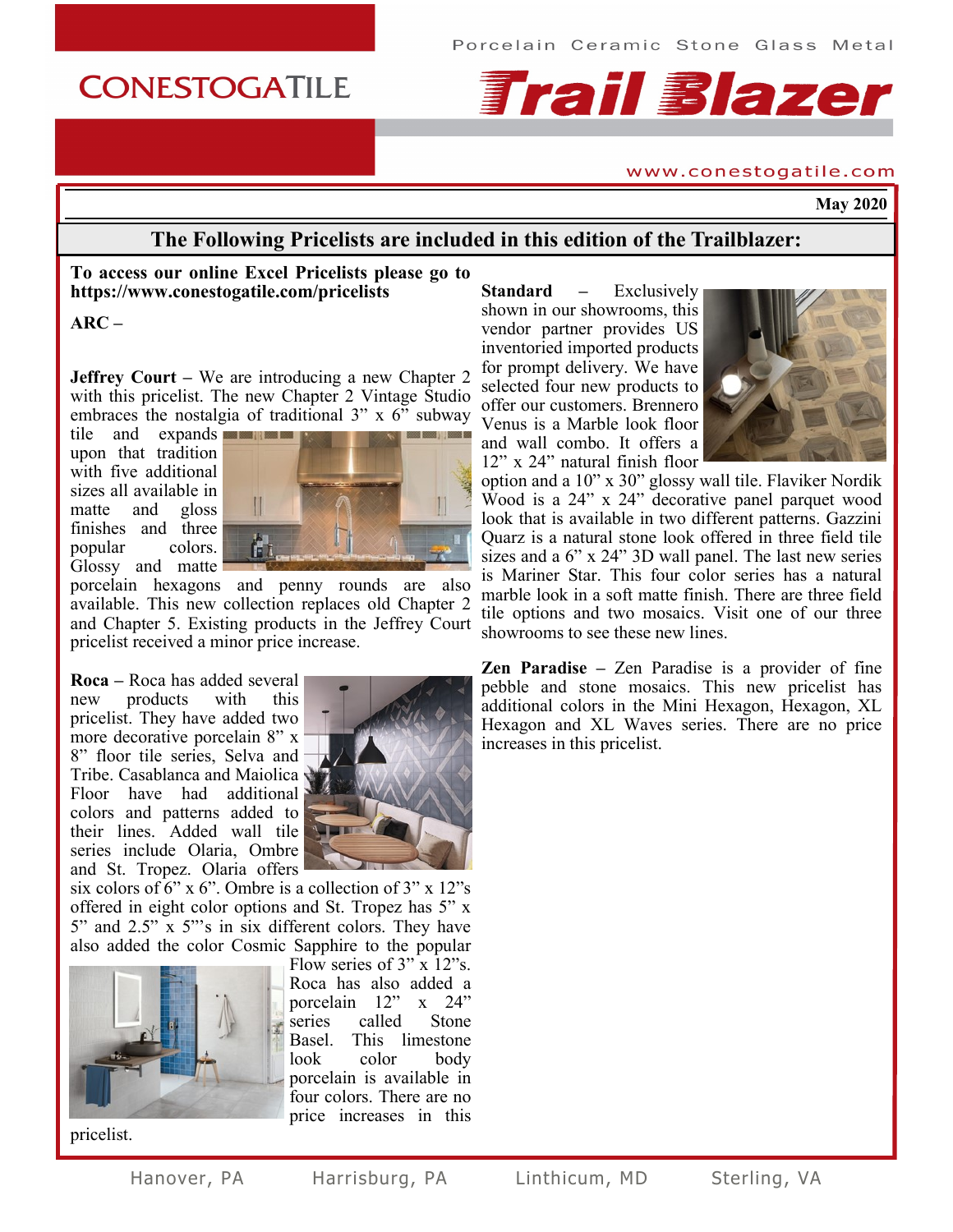# **FLORIDA TILE**

**Modtique -** Color Body Glazed Porcelain (High Definition Porcelain)

# **LATICRETE**

- **170.5 Sound & Crack Isolation Mat -** High performance acoustical underlayment system.
- **3701 Lite Mortar and 3701 Lite Mortar R -** The ultimate lightweight, versatile, high performance nonsag mortar.
- **Hydro Ban Curb -** The Hydro Ban Curb is a 24" long EPS curb to be used with the Hydro Ban Shower Pan and is sold separately
- **Hydro Ban Shower Pan -** The Hydro Ban Shower Pan comes packaged with a pro-sloped pan and a piece of Hydro Ban Sheet Membrane to cover the pan.
- **Hydro Ban Shower Pan Kit -** This kit comes packaged with the following Hydro Ban accessories: data sheet, pro-sloped pan, curb(s) to fit longest side of pan, adhesive & sealant 10.3 FL. OZ. cartridge, sheet membrane for walls and for pan, sealing tape for installation, 4 inside corners, 2 outside corners, 1 pipe seal, 1 mixing valve seal & 2 bonding flange drain rings.
- **NXT Level SP -** Medium/coarse-sanded wear surface and self-leveling underlayment.
- **Select-Bond Adhesive, Rapid Kits, Non-Sag Kits and High Performance Kits -** Modular Adhesive Mortar System.
- **SpectraLock 1 -** Pre-Mixed Grout with Epoxy Performance.
- **Vapor Ban Primer ER -** All-In-One moisture vapor barrier and primer applied in one-step.

# **NATURALLY BEAUTIFUL SURFACES**

- **Absolute Black Extra Granite Collection -** Flamed, Honed and Polished Granite available in four Field Tile formats.
- **Antiqued Mallorca Collection -** Glazed Terra Cotta Decorative Field Tile.
- **Antiqued Tile Collection -** Glazed Terra Cotta Decorative Field Tile.
- **Atelier Mosaic Collection -** Decorative Mosaic **SCHLUTER** Patterns.
- **Avalon Marble Collection -** Color TL17661 Avalon Polished 18" x 18" (3/8" thick) Field Tile format added.
- **Bianco Dolomiti Marble Collection -** Polished Marble Field Tile, Mosaics and Moldings.
- **Bosphorus Limestone Collection -** Color TL91069 Bosphorus Honed 12" x 24" (3/8" thick) Field Tile
- **Britannia Limestone Collection -** Color TL91068 Britannia Honed 12" x 24" (3/8" thick) Field Tile format added.
- **Calacatta Bella Marble Collection -** Polished Marble Field Tile, Mosaics and Moldings.
- **Calacatta Royal Marble Collection -** Polished Marble Field Tile.
- **Chester Plaid Mosaic Collection -** Honed 2" x 2" and 4" x 4" Mosaics.
- **Delft Ceramic Collection -** Glazed Ceramic Tile Decors.
- **Fantasy White Marble Collection -** Honed and Polished Marble Field Tile.
- **Full Grain Collection -** Field Tile with Textured Full Grain surface finish.
- **Iceberg Marble Collection -** Honed and Polished Marble Field Tile, Polished Mosaics and Moldings.
- **Ivory Travertine Collection -** Colors TL12112 Ivory Tumbled Versailles Pattern 1-1/4" added.
- **La Roche French Limestone Collection -** 16" x 24" x 5/8" Field Tile format in a variety of colors and finishes.
- **Ledger Stone Collection -** 6" x 24" x 5/8" Ledger Stone Panels.
- **Miradouro Classic Ceramic Collection -** Glazed Ceramic Tile Decors.
- **Mother of Pearl Collection -** Iridescent Shell Mosaics.
- **Nova Decorative Stone Collection -** Decorative Tiles.
- **Novelty Classic Ceramic Collection -** Glazed Ceramic Tile Decors.
- **Status Ceramic Collection -** Glazed Ceramic Tile.
- **Status Relief Ceramic Collection -** Glazed Relief Ceramic Tile.
- **Thassos White Honed Marble Collection -** Honed Marble Field Tile and Mosaics.
- **Verde Capri Marble Collection -** Marble Field Tile, Mosaics and Moldings.
- **Zanzibar Ceramic Collection -** Glazed Ceramic Tile Decors.

- **KERDI-DRAIN - FLANGES** (without Seals and Corners) **-** Now available: KD2/ABS/FL10 Flange, ABS with 2" Drain Outlet 10 Pack, KD2/PVC/FL10 Flange, PVC with 2" Drain Outlet 10 Pack & KD2/E/ FL10 Flange, Stainless Steel with 2" Drain Outlet (No -hub) 10 Pack.
- **KERDI-SHOWER-R -** KSR305/1220 12" x 48" Shower Ramp.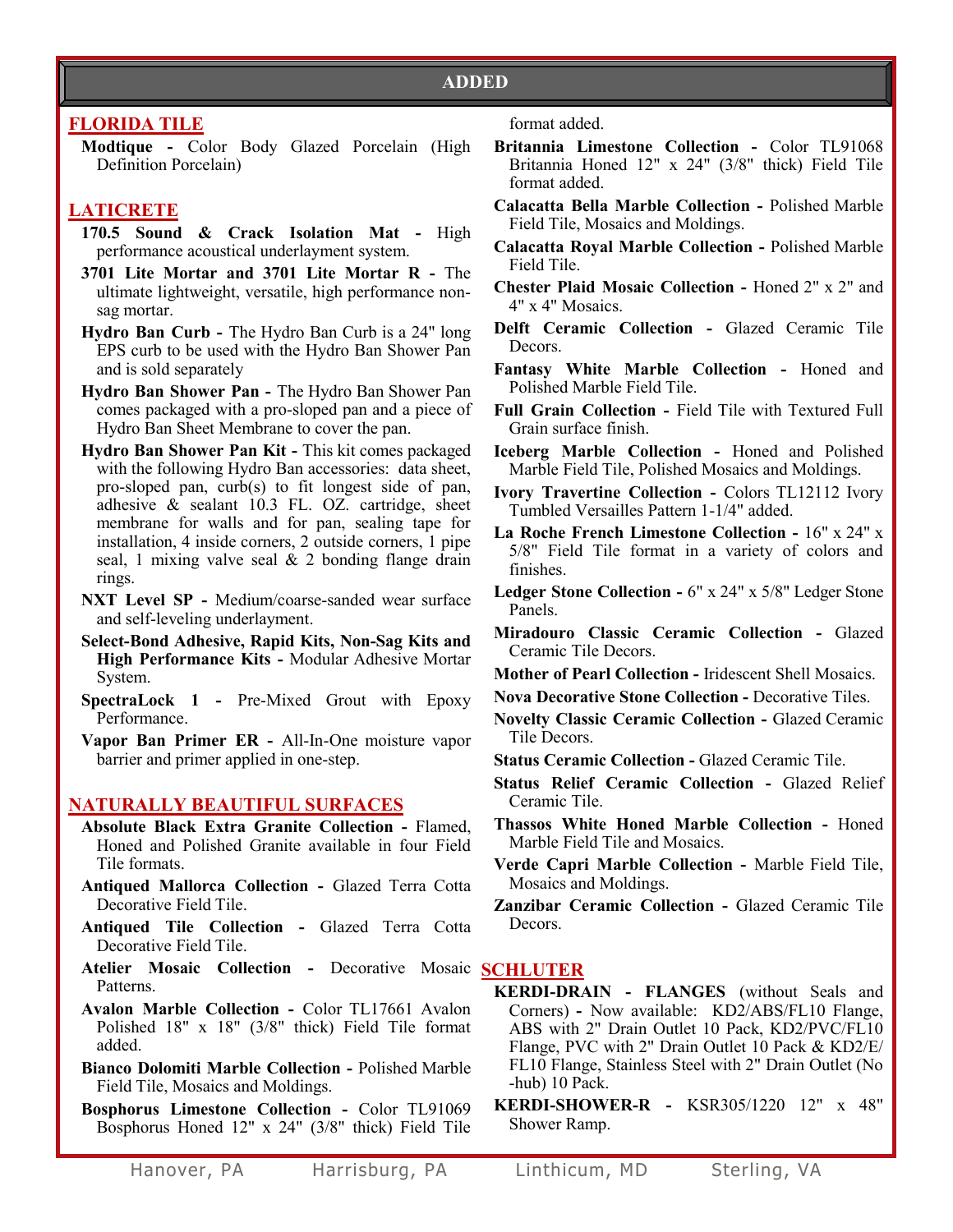# **DISCONTINUED**

# **FLORIDA TILE**

#### **Glamour -** Entire Series.

**Time 2.0 -** RSP12x24 12" x 24" Random Stack Mosaic in colors T2126 Dawn, T2345 Dusk and T2789 Midnight.

#### **FLORIM USA (MILESTONE)**

**Layers -** 12" x 12" Field Tile and 12" x 12" Listello Mosaic formats only in all colors.

# **IMOLA**

**Cento per Cento -** Entire Series.

## **LATICRETE**

**Caulks/Sealants -** The following 7100 Unsanded Caulk colors are discontinued: 03 Silk, 16 Siltstone, 30 Sand Beige, 34 Sandstone, 38 River Rock, 41 Kashmir, 43 Chocolate Truffle, 46 Quarry Red, 50 Sea Glass, 52 Toasted Almond, 55 Tawny, 56 Desert Khaki, 57 Hot Cocoa, 58 Terra Cotta, 59 Espresso, 61 Parchment, 66 Chestnut Brown, 67 Autumn Green, 81 Butter Cream and 92 Saltillo.

**Grouts -** 1776 Grout Enhancer in all sizes.

- **Latapoxy Epoxy Adhesives -** 210 Modified Epoxy Adhesive in both the Single Unit White Pail and the Double Unit Grey Carton.
- **Mortars -** 272 Premium Thin-Set Mortar Grey 50 lb bag.
- **Mortars -** 258 Sure Set Thin-Set Mortar Grey and White 50 lb bag.
- **Mortars -** 253R Gold Rapid Thin-Set Mortar White 25 lb. 253R Gold Rapid Thin-Set Mortar Grey 25 lb bag.
- **Shower Systems -** 9450-0038-2 3' x 5' x 3/8" and 9450 -0112-2 3' x 5' x 1-1/2" Hydro Ban Board sizes. 9455-0412-MC 4-1/2" Hydro Ban Mixing Valve Collar. 9315-0808-S 8" x 8" Hydro Ban Preformed Soap Niche.

### **LATICRETE STONETECH**

- **Dupont StoneTech -** Protect ST306-1216 Heavy Duty Grout Sealer Pint size.
- **Dupont StoneTech -** Transform ST303-0105 Enhancer & Sealer 5 Gallon Drum size.

### **NATURALLY BEAUTIFUL SURFACES**

- **American Slate Collection -** Ember Ash Cleft 12" x 12", 16" x 16" & 24" x 24" Field Tile formats. SP90020 Backwoods Canopy, SP90006 6" x 24" Maple Grove & SP90026 White Quartize Split Face Ledger Panels.
- **Avalon Marble Collection -** Color TL16942 Avalon Classic Polished 24" x 24" Field Tile format only.
- **Calacatta Gold Polished Marble Collection -** Color TL90795 Calacatta Gold Supreme Polished 24" x 24" Field Tile format only.
- **Canyon Travertine Collection -** Entire Collection.
- **Cappuccino Marble Collection -** Color TL17334 Dahlia Beige Polished 24" x 24" x 3/4" and Color TL17119 Royal Cream Polished 24" x 24" x 3/4" Field Tile formats only.
- **Chelsea Brick Collection -** Colors Bluette, Sid and Sumo Iro Night only in all formats.
- **Cotto Mielo Terra Cotta Collection -** Entire Collection.
- **Dahlia Beige Marble Collection -** Entire Collection.
- **Dimensions Waterjet Collection -** Color NW90596 Britannia Dark Honed 6" x 8-1/4" x 3/8" Arabesquette Tile. Color NW90653 Britannia Dark Honed 13" x 10" x 3/8" Chevron Floor/Wall Mosaic. Color NW90500 Britannia Dark Honed 5" x 5- 25/32" x 3/8" 5" Hexagon Tile. Color NW00029 Britannia Dark Honed 6" x 12" x 3/8" Large Picket Tile. Color NW90196 Britannia Dark Honed and Color NW00004 Heartsmere Multi 8" x 9-3/4" x 3/8" San Felipe Tiles.
- **Golden Onyx Collection -** Entire Collection.
- **Granite Design Collection -** Entire Collection.
- **Haisa Light Marble Collection -** Colors MS90103 Haisa Blend Honed and MS90101 Haisa Dark Honed 9" x 12" Staggered Joint Mosaics only.
- **Ivory Travertine Collection -** Colors TL13059 Ivory Tumbled Versailles Pattern 1-3/8" Field Tile format only.
- **Marrakesh Collection -** All Paon 17-31/32" x 17- 31/32" x 3/8" Waterjet Mosaics, #'s: XMA04001, XMA04003 and XMA04004 only.

**Odyssey Collection -** Entire Collection.

**Olive Green Limestone Collection -** Entire Collection.

**Riva Del Mar Glass Collection -** All items in Colors Acqua Di Mare, Caprifoglio, Giallo Verdino and Sabbia Bianca only.

**River Stone Collection -** Entire Collection.

**Roman Silver Vein Cut Travertine Collection -** Entire Collection.

**Royal Cream Marble Collection -** Entire Collection.

**Royal White Marble Collection -** Entire Collection.

**Silver Clouds Marble Collection -** Color TL90854 Tundra Gray Polished 24" x 24" x 1/2" Field Tile format only.

**Snow White Honed Marble Collection -** Color TL16210 Snow White Honed 24" x 24" x 1/2" Field Tile format only.

**Snow White Polished Marble Collection -** Colors